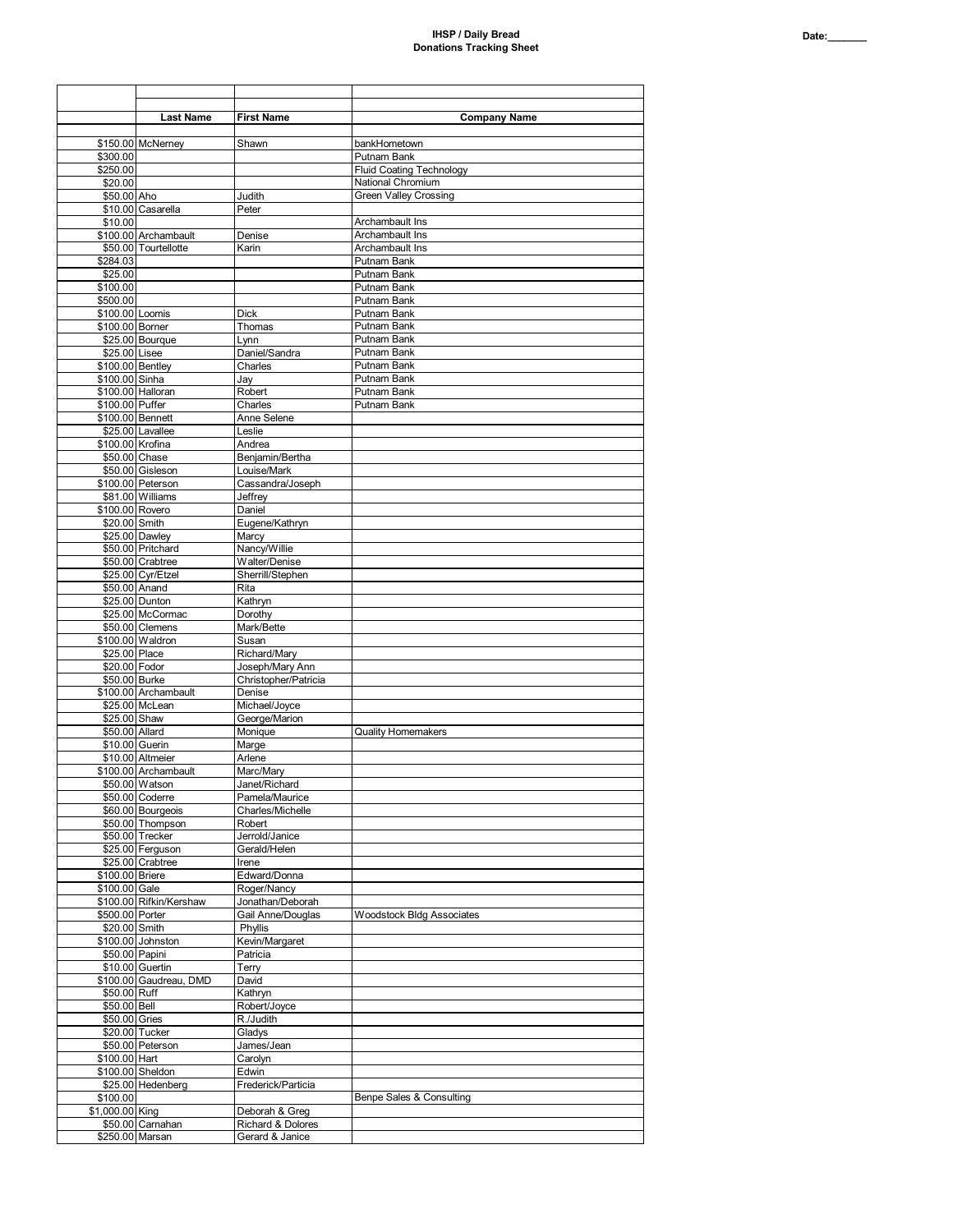| \$100.00 Mosher   |                                         | Keith & Margery                |                                     |
|-------------------|-----------------------------------------|--------------------------------|-------------------------------------|
| \$150.00 Waters   |                                         | Michael                        |                                     |
| \$150.00          |                                         |                                | Paquette Electric Co.               |
| \$200.00          |                                         |                                | Savings Institute Bank & Trust      |
| \$1,000.00        |                                         |                                | Bakers Dozen of Putnam              |
|                   | \$50.00 Gregoire                        | Sister Madeleine               | <b>Provincial House</b>             |
|                   | \$250.00 Archambault                    | Denise                         |                                     |
|                   | \$300.00 DeAngelo                       | Anthony                        | Fortress Fiduciary Co.              |
| \$1,500.00        |                                         |                                | Jewett City Savings Bank Foundation |
| \$10.00 Clark     |                                         | Cynthia                        |                                     |
|                   | \$324.00 Mazzola                        | Kara                           | 1st Choice Realty                   |
| \$290.00          |                                         |                                | <b>GPIC-Thanksgiving Service</b>    |
| \$50.00 Durga     |                                         | Jane                           |                                     |
|                   | \$50.00 Ring/Levesque                   | Lawrence/Patricia              |                                     |
| \$50.00 Moon      |                                         | Cliff/Susan                    |                                     |
|                   | \$250.00 Moorehead                      | Scott/Laura                    | Angell House Design                 |
|                   | \$25.00 Bennett                         | Richard/Louise                 |                                     |
| \$50.00 Tracy     |                                         | <b>Robin</b>                   |                                     |
|                   | \$200.00 Waddington                     | Gary/Themis                    |                                     |
|                   | \$100.00 Uguccioni                      | Sharon                         |                                     |
|                   | \$20.00 Seiferman                       | Gail/Thomas                    |                                     |
|                   | \$150.00 St. Sauveur                    | Jerome/Karen                   |                                     |
| \$20.00           |                                         |                                | <b>KING GMC</b>                     |
| \$20.00 Nuttall   |                                         | Daniel                         | <b>Nuttall Renovations LLC</b>      |
|                   | \$90.00 Simons                          | Elizabeth                      |                                     |
|                   |                                         |                                |                                     |
| \$500.00          |                                         |                                | <b>United Natural Foods</b>         |
| \$150.00          |                                         |                                | Living Faith UMC                    |
| \$250.00          |                                         |                                | Charter Oak FCU                     |
| \$500.00          |                                         |                                | <b>M&amp;M Transport Services</b>   |
| \$2,500.00        |                                         |                                | bankHometown                        |
| \$300.00          |                                         |                                | Weiss & Hale Financial              |
| \$2,500.00        |                                         |                                | Community Foundation of Eastern CT  |
| \$1,000.00        |                                         |                                | Living Faith UMC                    |
| \$275.00          |                                         |                                | Conn State Police-Troop D           |
| \$57.45 Davis     |                                         | Linda or Clifford              |                                     |
|                   | \$250.00 DiBonaventura                  | Karyn & Rich                   | Longmeadow Auto                     |
| \$100.00          |                                         |                                | G&W Foundry Corp                    |
| \$500.00 Haggett  |                                         | Mary & Howard                  | 241 Church St.LLC                   |
|                   | \$100.00 Messier                        | Donna & Michael                |                                     |
| \$727.00          |                                         |                                | <b>Foster Corporation</b>           |
| \$10.00 Davis     |                                         | Gordon                         |                                     |
| \$10.00 Davis     |                                         | Gordon                         |                                     |
|                   |                                         |                                |                                     |
|                   |                                         |                                |                                     |
|                   | \$200.00 Fiorentino                     | Lynne                          |                                     |
| \$1,500.00        |                                         |                                | <b>Eastford Bldg Supply</b>         |
| \$2,500.00        |                                         |                                | Wheelabrator                        |
| \$60.00           |                                         |                                | Weiss, Hale & Zahansky              |
| \$100.00 Billings |                                         | Lionel & Pamela                |                                     |
|                   | \$50.00 French                          | Joslyn & Jeffrey               |                                     |
|                   | \$1,000.00 Warner/Davis                 | Glenn/Marguerite               |                                     |
| \$250.00 Severs   |                                         | Sheldon & Nancy                |                                     |
| \$500.00 Scholl   |                                         | Warren & Nancy                 |                                     |
| \$22.00           |                                         |                                |                                     |
| \$250.00          |                                         |                                | <b>Brooklyn Cares</b>               |
| \$100.00 Molnar   |                                         | Lysa                           |                                     |
|                   | \$40.00 Kapelna-Champ                   | Cheryl                         | <b>GPIC Peace Day</b>               |
| \$100.00 Kipper   |                                         | Diane                          |                                     |
|                   | \$50.00 Ring/Levesque                   | Lawrence/Patricia              |                                     |
|                   | \$100.00 Beaulac                        | Mary                           |                                     |
|                   | \$100.00 Sandford                       | Christopher                    |                                     |
| \$200.00 Nelson   |                                         | Carol Joy                      |                                     |
|                   | \$50.00 Bourque                         | David & Lynn                   |                                     |
|                   | \$50.00 Arnold                          | Ann                            |                                     |
|                   | \$25.00 Shattuck                        | Douglas/Patricia               |                                     |
|                   | \$20.00 Pelloth                         | Patricia                       |                                     |
|                   | \$20.00 Chmura                          | Dawn/Peter                     |                                     |
| \$100.00 White    |                                         | Diane/Michael                  |                                     |
| \$1,225.00        |                                         |                                | <b>CNY Community Foundation</b>     |
| \$630.00          |                                         |                                | Putnam Plastics Corp.               |
| \$500.00          |                                         |                                | Congregational Church of Putnam     |
|                   | \$60.00 Etheridge/Tolar                 | John/Lynette                   |                                     |
| \$250.00          |                                         |                                | Putnam Bank                         |
| \$185.00          |                                         |                                | Network for Good                    |
| \$900.00          |                                         |                                | Charter Oak FCU                     |
| \$513.00          |                                         |                                |                                     |
|                   |                                         | Lynn/David                     |                                     |
|                   | \$25.00 Converse<br>\$100.00 Sturdevant |                                |                                     |
|                   |                                         | Amanda/Jonathan                |                                     |
|                   | \$50.00 Archambault                     | Marc/Mary<br>Michael/Elizabeth |                                     |
|                   | \$25.00 Kuszaj                          |                                |                                     |
| \$100.00 Place    |                                         | Richard/Mary                   |                                     |
| \$100.00 Higgins  | \$25.00 Blackmar                        | Richard/Carolyn<br>Edwin       |                                     |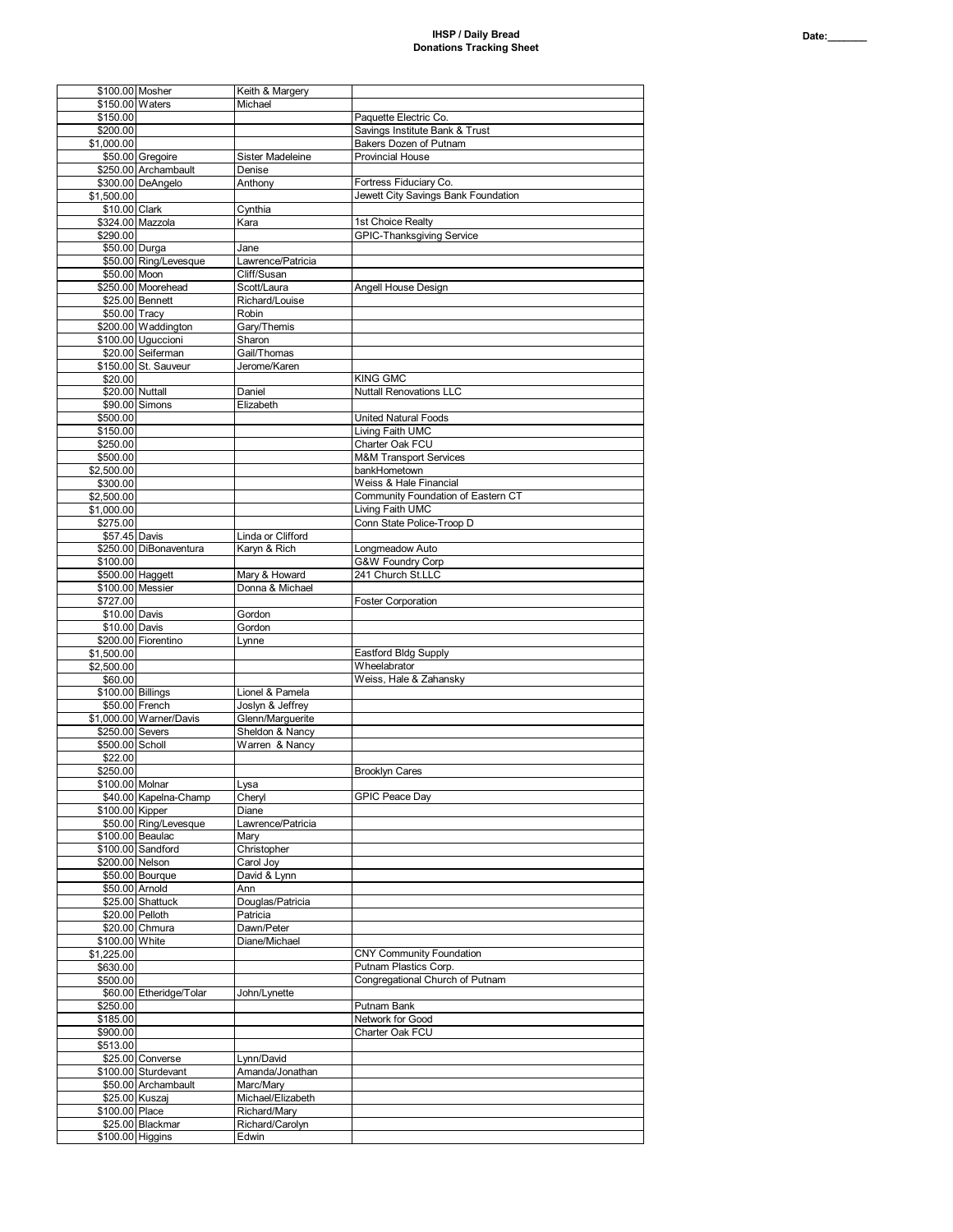## **IHSP / Daily Bread Donations Tracking Sheet**

|                 | \$50.00 Lehmann          | Lindsay           | Lindsay Shaw Photography                 |
|-----------------|--------------------------|-------------------|------------------------------------------|
|                 | \$50.00 Tremblay         | Richard/Diane     |                                          |
|                 | \$25.00 DiPilato         | Joseph/Kathleen   |                                          |
| \$100.00        |                          |                   | Putnam Ford                              |
| \$869.00        |                          |                   | HANDCUFF HUNGER FOOD DRIVE               |
|                 | \$50.00 Lajeunesse       | Michael & Paula   |                                          |
|                 | \$20.00 Davis            | Gordon            |                                          |
| \$10.00 Davis   |                          | Gordon            |                                          |
|                 | \$10.00 Davis            | Gordon            |                                          |
| \$10.00 Davis   |                          | Gordon            |                                          |
|                 | \$150.00 Ferland         | Helen & Rene      |                                          |
| \$140.00        |                          |                   | Archambault Ins Associates               |
|                 | \$15.00 Dowd             | Priscilla         |                                          |
|                 | \$150.00 Peterson        | Ann K             |                                          |
|                 | \$84.00 Ammann           | William & Mary    |                                          |
|                 |                          |                   |                                          |
|                 | \$50.00 Tracy            | Robyn             |                                          |
|                 | \$50.00 Copeland         | Taylor Lynn       |                                          |
|                 | \$25.00 Cassettari       | Norma             |                                          |
| \$100.00 Longo  |                          | Nicholas          |                                          |
|                 | \$100.00 Herrick         | Lucille           |                                          |
| \$300.00 Tupaj  |                          | Alice             |                                          |
|                 | \$25.00 Devlin           | Joellen           |                                          |
|                 | \$10.00 Maine            | Carmela/Christine |                                          |
|                 | \$20.00 Ferland          | Helen & Rene      |                                          |
|                 | \$25.00 Fredette         | Susan             |                                          |
| \$25.00 Neal    |                          | Richard & Nancy   |                                          |
|                 | \$30.00 Brooks           | Gail              |                                          |
| \$310.00        |                          |                   |                                          |
| \$500.00 Newth  |                          | Peter & Kelly     |                                          |
| \$500.00 Kluger |                          | Carole & Neil     |                                          |
| \$100.00 Malloy |                          | Mary & John       |                                          |
|                 | \$50.00 Martel           | Rachael & Jeffrey |                                          |
|                 | \$25.00 Tsjanoures       | George            |                                          |
| \$327.00        |                          |                   |                                          |
|                 | \$250.00 McAvoy-LaFlamme | Michael           | bankHOMETOWN                             |
|                 |                          |                   |                                          |
| \$103.41        |                          |                   | Woodstock Academy                        |
|                 | \$60.00 Etheridge/Tolar  | John/Lyn          |                                          |
|                 | \$75.00 Kristal          | Sherri            | E Woodstock Congregational Church        |
| \$500.00        |                          |                   | Osbrey Broadcasting Co                   |
| \$155.00        |                          |                   | Living Faith UMC                         |
| \$1,200.00 Kosa |                          | Bruce/Donna       |                                          |
| \$100.00        |                          |                   | Amplisound                               |
|                 | \$25.00 Faucher          | Shirley           |                                          |
|                 | \$50.00 Gilbert          | David/Patricia    |                                          |
| \$150.00        |                          |                   | Paquette Electric Co                     |
|                 | \$200.00 Johnson         | Kathy Noel        | <b>Business Systems &amp; Incentives</b> |
| \$350.00        |                          |                   | Congregational Church of Putnam          |
|                 | \$50.00 Dunham/Roy       | David/Richard     |                                          |
| \$275.00        |                          |                   | Living Faith UMC                         |
| \$37.00         |                          |                   | Putnam HS Student Council                |
| \$112.00        |                          |                   | Living Faith UMC                         |
| \$16.00         |                          |                   |                                          |
| \$14.00         |                          |                   |                                          |
|                 | \$20.00 Bourque          | Lynn              | Putnam Bank                              |
|                 |                          |                   | Savings Institute Bank & Trust           |
| \$100.00        |                          |                   |                                          |
| \$2.00          |                          |                   | Savings Institute Bank & Trust           |
| \$20.00         |                          |                   | Savings Institute Bank & Trust           |
| \$1.41          |                          |                   | Savings Institute Bank & Trust           |
| \$2,000.00      |                          |                   | SAVOR the FLAVOR                         |
|                 | \$60.00 Etheridge/Tolar  | John/Lynette      |                                          |
| \$292.32        |                          |                   | <b>TEEG</b>                              |
| \$100.00        |                          |                   | Daughters of Holy Spirit                 |
| \$150.00        |                          |                   | Paquette Electric                        |
| \$500.00        |                          |                   | Archambault Ins Associates               |
|                 | \$110.00 Provost         | Michael           |                                          |
|                 | \$10.00 Davis            | Gordon            |                                          |
|                 | \$10.00 Davis            | Gordon            |                                          |
| \$74.46         |                          |                   | Living Faith UMC                         |
| \$580.00        |                          |                   | New London Tel. Emp Community Fund       |
| \$150.00        |                          |                   | Paquette Electric                        |
| \$1,500.00      |                          |                   | <b>Salvation Army</b>                    |
| \$60.00         |                          |                   | Hanover Ins Group                        |
| \$2,000.00      |                          |                   | Norwich Roman Catholic Diocease          |
|                 |                          |                   |                                          |
|                 |                          |                   |                                          |
| \$1,325.00      |                          |                   | Putnam Lodge of Elks No 574              |
|                 | \$60.00 Etheridge/Tolar  | John/Lynette      |                                          |
|                 | \$25.00 Rocchetti        | Roberta           | Aflac-Independent Agent                  |
| \$50.00         |                          |                   | Putnam Emblem Club                       |
| \$100.00        |                          |                   | <b>B'NAI Shalom</b>                      |
|                 | \$10.00 Davis            | Gordon            |                                          |
|                 | \$10.00 Davis            | Gordon            |                                          |
|                 | \$10.00 Davis            | Gordon            |                                          |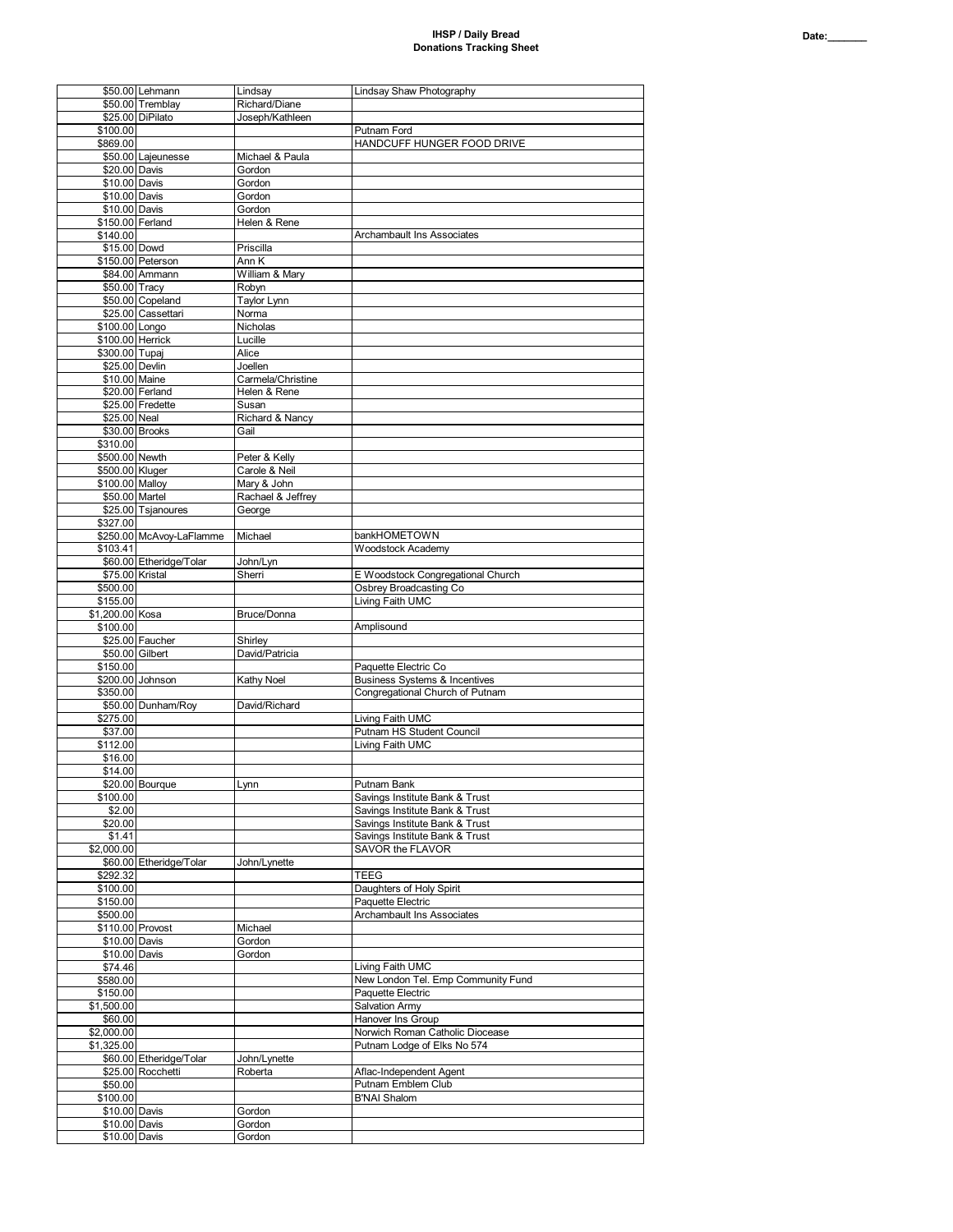| \$10.00 Davis        |                         |                      |                                             |
|----------------------|-------------------------|----------------------|---------------------------------------------|
|                      |                         | Gordon               |                                             |
|                      | \$50.00 Dawley          | Marcy                |                                             |
|                      | \$60.00 Etheridge/Tolar | John & Lynette       |                                             |
|                      |                         |                      |                                             |
|                      | \$25.00 Hedenberg       | Frederick & Patricia |                                             |
|                      | \$20.00 Walsh           | Linda                | Daughters of Isabella Food Drive            |
| \$100.00             |                         |                      | Dr. David Gaudreau                          |
|                      |                         |                      |                                             |
| \$200.00             |                         |                      | Hometown Bank                               |
| \$50.00              |                         |                      | Stephen J Adams                             |
|                      |                         |                      |                                             |
| \$150.00             |                         |                      | Paquette Electric                           |
| \$300.00             |                         |                      | United Natural Foods Inc                    |
|                      |                         |                      | Living Faith UMC                            |
| \$715.00             |                         |                      |                                             |
| \$300.00             |                         |                      | Daughters of Holy Spirit                    |
| \$205.52             |                         |                      | <b>TEEG</b>                                 |
|                      |                         |                      |                                             |
| \$48.00              |                         |                      |                                             |
| \$2,500.00           |                         |                      | Putnam Bank Foundation                      |
| \$3,000.00           |                         |                      | Town of Putnam                              |
|                      |                         |                      |                                             |
| \$800.00             |                         |                      | Gerardi Ins Services                        |
| \$706.00             |                         |                      | Charter Oak FCU                             |
|                      |                         |                      |                                             |
| \$24.00              |                         |                      |                                             |
|                      | \$100.00 Fiorentino     | Lynne                |                                             |
|                      | \$8.00 Davis            | Gordon               |                                             |
|                      |                         |                      |                                             |
|                      | \$8.00 Davis            | Gordon               |                                             |
|                      | \$8.00 Davis            | Gordon               |                                             |
|                      |                         |                      |                                             |
| \$304.00             |                         |                      | Student Activity Fund, EASTCONN             |
| \$100.00             |                         |                      | <b>UBS Financial Services</b>               |
| \$100.00             |                         |                      | <b>UBS Financial Services</b>               |
|                      |                         |                      |                                             |
| \$100.00             |                         |                      | Manritto LLC dba Main Street Grille         |
| \$500.00             |                         |                      | Congregational Church of Putnam             |
|                      |                         |                      |                                             |
| \$100.00 Longo       |                         | Nicholas             |                                             |
|                      | \$25.00 Parker          | Florence & Richard   |                                             |
|                      | \$100.00 Williams       | Jeffrev              |                                             |
|                      |                         |                      |                                             |
| \$100.00             |                         |                      | <b>Foster Corporation</b>                   |
| \$100.00 Benoit      |                         | Peter                | Benpe Sales & Consulting                    |
|                      |                         |                      |                                             |
|                      | \$100.00 DeAngelo       | Anthony              |                                             |
| \$50.00              |                         |                      | Quality Homemakers, Inc                     |
| \$100.00             |                         |                      | King Cadillac GMC                           |
|                      |                         |                      |                                             |
| \$250.00             |                         |                      | <b>ERW</b>                                  |
| \$200.00             |                         |                      | Northeast Conn Dental Assoc                 |
|                      |                         |                      |                                             |
| \$150.00             |                         |                      | Archambault Ins Assoc                       |
| \$250.00             |                         |                      | Gerardi Ins Services                        |
| \$100.00             |                         |                      | J B Concrete Products                       |
|                      |                         |                      |                                             |
|                      | \$25.00 McGinn          | Walter & Carolyn     |                                             |
|                      | \$100.00 Duethorn       | Kristin              | Midtown Fitness Center                      |
|                      |                         |                      |                                             |
| \$100.00             |                         |                      | Hometown Heating                            |
| \$100.00             |                         |                      | Jay Ambe Foods dba Putnam Spmrkt            |
|                      |                         |                      | Amplisound Inc                              |
|                      |                         |                      |                                             |
| \$100.00             |                         |                      |                                             |
| \$500.00             |                         |                      | Congregational Church of Putnam             |
|                      |                         |                      |                                             |
| \$100.00 Perron      |                         |                      |                                             |
|                      | \$100.00 Morrone        | Bill                 | Capital Bankcard NE, LLC                    |
|                      |                         |                      |                                             |
|                      | \$20.00 Desilets        | Pierre/Maureen       |                                             |
|                      | \$25.00 Cassettari      | Norma                |                                             |
| \$300.00 Tupaj       |                         | Alice                |                                             |
|                      |                         |                      |                                             |
|                      | \$100.00 Mosher         | Keith & Margery      |                                             |
|                      | \$200.00 Provost        | Michael              |                                             |
| \$25.00 Monte        |                         | Cherie               |                                             |
|                      |                         |                      |                                             |
|                      | \$300.00 Johnston       | Shawn                | <b>Eversource Energy Foundation</b>         |
|                      | \$60.00 Etheridge/Tolar | John/Lynette         |                                             |
| \$272.00             |                         |                      | Shrove Tuesday Dinner                       |
|                      |                         |                      |                                             |
|                      | \$34.00 Garcia          | Sandra               | Eastconn Adult & Community Programs         |
|                      | \$25.00 Guillot         | Robert & Kathleen    |                                             |
|                      |                         |                      |                                             |
|                      | \$100.00 Rawson         | Jeffrey & Jessica    |                                             |
|                      |                         |                      |                                             |
|                      | \$200.00 Moorehead      | Laura                |                                             |
| \$400.00             |                         |                      | The Crossings Restaurant                    |
|                      |                         |                      | Johnston & Associates RE                    |
| \$250.00             |                         |                      |                                             |
| \$250.00             |                         |                      | The Loomis Team                             |
| \$250.00             |                         |                      | Gerardi Insurance                           |
|                      |                         |                      |                                             |
| \$250.00             |                         |                      | Archambault Ins Associates                  |
| \$500.00             |                         |                      | bankHometown                                |
|                      |                         |                      |                                             |
| \$250.00             |                         |                      | Putnam Bank                                 |
| \$250.00             |                         |                      | Core Plus Credit Union                      |
| \$250.00             |                         |                      |                                             |
|                      |                         |                      | Steve Bousquet's Appliance                  |
| \$200.00             |                         |                      | PAP Inc.                                    |
| \$1,000.00           |                         |                      | Linemaster                                  |
|                      |                         |                      |                                             |
| \$125.00             |                         |                      | <b>Fluid Coating Technology</b>             |
| \$125.00             |                         |                      | <b>Fluid Coating Technology</b>             |
| \$125.00             |                         |                      |                                             |
|                      |                         |                      | The G Seven Catering Company                |
| \$125.00             |                         |                      | The G Seven Catering Company                |
|                      | \$50.00 Harrington      | Patricia             |                                             |
|                      |                         |                      |                                             |
| \$300.00<br>\$300.00 |                         |                      | Putnam Plastics Corp<br><b>CNG Holdings</b> |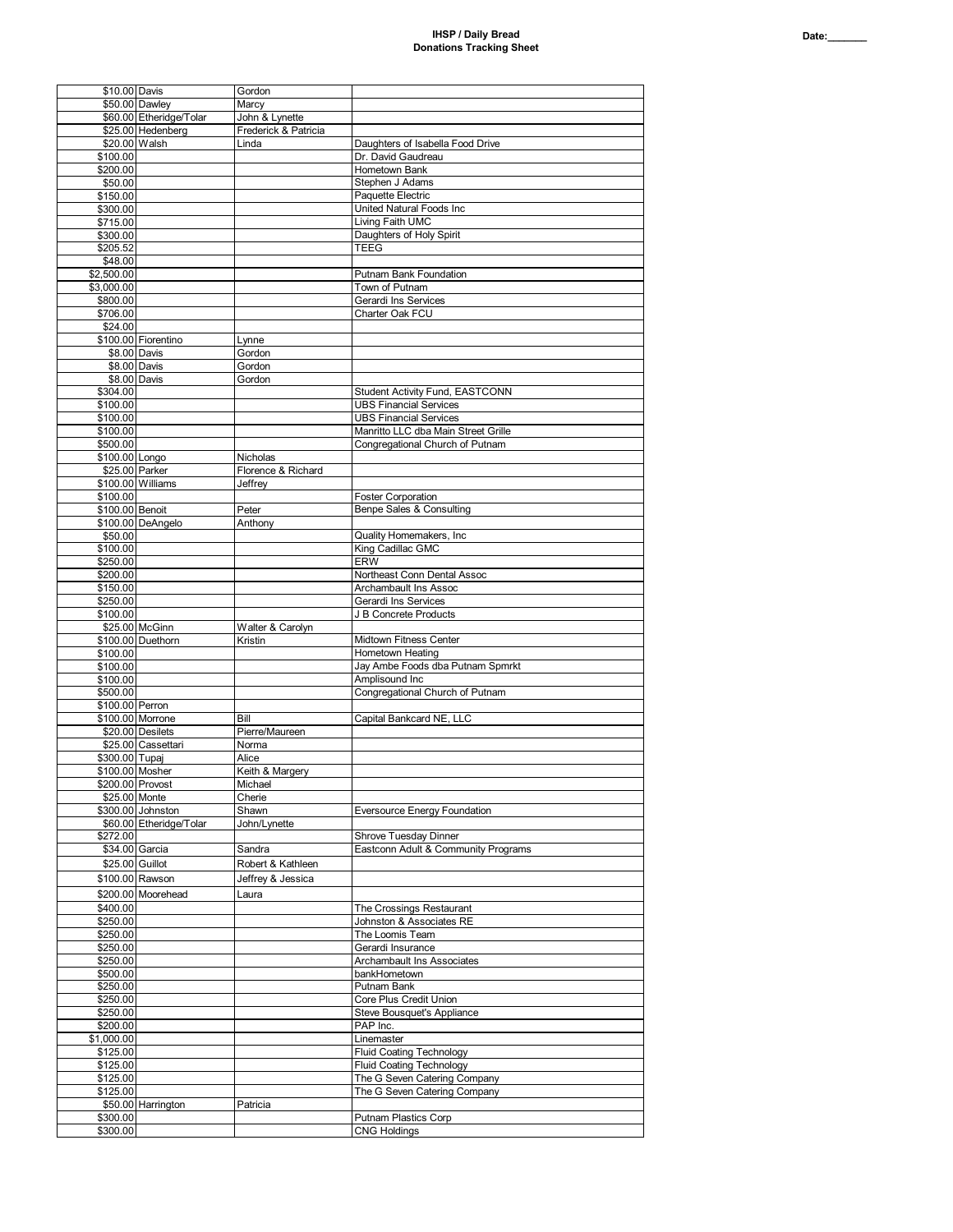## **IHSP / Daily Bread Donations Tracking Sheet**

| \$300.00                          |                                     |                                    | <b>Conn National Golf</b>                           |
|-----------------------------------|-------------------------------------|------------------------------------|-----------------------------------------------------|
| \$250.00<br>\$250.00              |                                     |                                    | <b>Rawson Materials</b><br>Osbrey Broadcasting-WINY |
|                                   | \$50.00 Fitzgerald                  | Lisa                               |                                                     |
| \$3,503.00                        |                                     | 3.12.18 deposit                    | Guest Bartender's Night                             |
| \$2,320.00                        |                                     | 3.12.18 deposit                    | Guest Bartender's Night                             |
|                                   | \$100.00 Checkon                    | Martha                             |                                                     |
|                                   | \$10.00 Guerin                      | Marge                              |                                                     |
|                                   | \$25.00 McLean                      | Michael & Joyce                    |                                                     |
|                                   | \$100.00 Brockelman                 | Michael & Mary Ann                 |                                                     |
| \$180.00                          | \$150.00 Sazama                     | Gerald                             | Elan Hair Salon                                     |
|                                   | \$50.00 Boland                      | John & Susan                       |                                                     |
| \$10.00 Davis                     |                                     | Gordon                             |                                                     |
| \$10.00 Davis                     |                                     | Gordon                             |                                                     |
| \$10.00 Davis                     |                                     | Gordon                             |                                                     |
| \$250.00                          |                                     |                                    | Thompson Lions Club                                 |
| \$27.00                           |                                     |                                    |                                                     |
| \$97.28<br>\$51.70                |                                     |                                    | Woodstock Academy<br>Woodstock Academy              |
|                                   | \$60.00 Ethridge/Tolar              | John/Lynette                       |                                                     |
| \$60.00                           |                                     |                                    | Eastconn Adult & Community Programs                 |
| \$10.00 Davis                     |                                     | Gordon                             |                                                     |
| \$10.00 Davis                     |                                     | Gordon                             |                                                     |
| \$155.53                          |                                     |                                    | Putnam Baptist Church                               |
| \$107.00                          |                                     |                                    | Living Faith UMC                                    |
| \$100.00                          | \$57.00 Peterson                    | Ann K                              | Living Faith UMC                                    |
| \$416.00                          |                                     |                                    | <b>HUGS FOR HUNGER</b>                              |
| \$20.00 Miller                    |                                     | John & Darlene                     | <b>HUGS FOR HUNGER</b>                              |
| \$25.00 Oles                      |                                     | Timothy & Denise                   | <b>HUGS FOR HUNGER</b>                              |
|                                   | \$25.00 Blackmar                    | Richard & Carolyn                  | <b>HUGS FOR HUNGER</b>                              |
|                                   | \$25.00 lamartino                   | Valentine & Joseph                 | <b>HUGS FOR HUNGER</b>                              |
|                                   | \$40.00 Bourque                     | Lynn & David                       | <b>HUGS FOR HUNGER</b>                              |
|                                   | \$50.00 Picard<br>\$50.00 Moorehead | Monique                            | <b>HUGS FOR HUNGER</b>                              |
| \$500.00 Mulroy                   |                                     | Laura<br>Richard                   | <b>HUGS FOR HUNGER</b>                              |
|                                   | \$50.00 Uguccioni                   | Sharon                             |                                                     |
|                                   | \$250.00 St. Onge                   | William & Jane                     |                                                     |
| \$1,448.00                        |                                     |                                    | <b>Putnam Plastics</b>                              |
| \$750.00                          |                                     |                                    | Cranston Print Works Foundation                     |
| \$100.00 Bonsall                  |                                     | Missy                              |                                                     |
|                                   | \$50.00 Carnahan                    | Richard & Dolores                  |                                                     |
|                                   | \$100.00 Cushing<br>\$300.00 Dignam | Tara<br>John & Lauren              |                                                     |
| \$100.00 Duke                     |                                     | Dwight                             |                                                     |
|                                   | \$25.00 McLean                      | Michael & Joyce                    |                                                     |
| \$2,250.00                        |                                     |                                    | Charter Oak FCU                                     |
| \$680.00                          |                                     |                                    | New London Tel Emp CSF Frontier Communications      |
| \$50.00 King                      |                                     | Elizabeth                          |                                                     |
| \$100.00 Hart<br>\$600.00 Carlyle |                                     | Carolyn                            |                                                     |
|                                   | \$20.00 LaRochelle                  | Dorothy & Cameron<br>Dave          | <b>Staples</b>                                      |
|                                   | \$20.00 Grenier                     | Joe                                | Staples                                             |
| \$35.00                           |                                     |                                    |                                                     |
| \$20.00                           |                                     |                                    |                                                     |
| \$825.00                          |                                     |                                    | Putnam Lions Club Foundation                        |
| \$150.00                          |                                     |                                    | Paquette Electric                                   |
| \$750.00                          | \$60.00 Etheridge/Tolar             | John/Lynette                       | Jeremiah's Antiques                                 |
| \$5,000.00                        |                                     |                                    | Town of Putnam                                      |
| \$150.00                          |                                     |                                    | Linemaster Switch                                   |
| \$20.00                           |                                     |                                    | Windham/Tolland Retired Teachers Association        |
| \$250.00 Lewis                    |                                     | Kevin                              |                                                     |
| \$70.00                           |                                     |                                    |                                                     |
| \$30.00 Danis                     |                                     | Matthew/Nichole                    |                                                     |
| \$125.00 Manz<br>\$25.00 Paton    |                                     | Earl/Peggy<br>Cori/Robert          |                                                     |
| \$50.00 Kelly                     |                                     | Dennis/Kathie                      |                                                     |
|                                   | \$100.00 Gazzola                    | Chris                              |                                                     |
| \$100.00 Cotnoir                  |                                     | Marc/Laura                         |                                                     |
| \$100.00 Porter                   |                                     | Douglas/Gail                       |                                                     |
|                                   | \$50.00 Hendler                     | Paul/Shelly                        |                                                     |
|                                   | \$50.00 Kalafus                     | Christine/Gregory                  |                                                     |
|                                   | \$50.00 Grenier                     | Paul                               |                                                     |
|                                   | \$20.00 Coderre<br>\$25.00 Zamagni  | Michael/Joanne<br>William/Kathleen |                                                     |
|                                   | \$20.00 Sarasin                     | Patricia/Kenneth                   |                                                     |
|                                   | \$25.00 Rosenlund                   | Pamela                             |                                                     |
|                                   |                                     | Monica/Maryann/James               |                                                     |
| \$25.00 Dean                      |                                     |                                    |                                                     |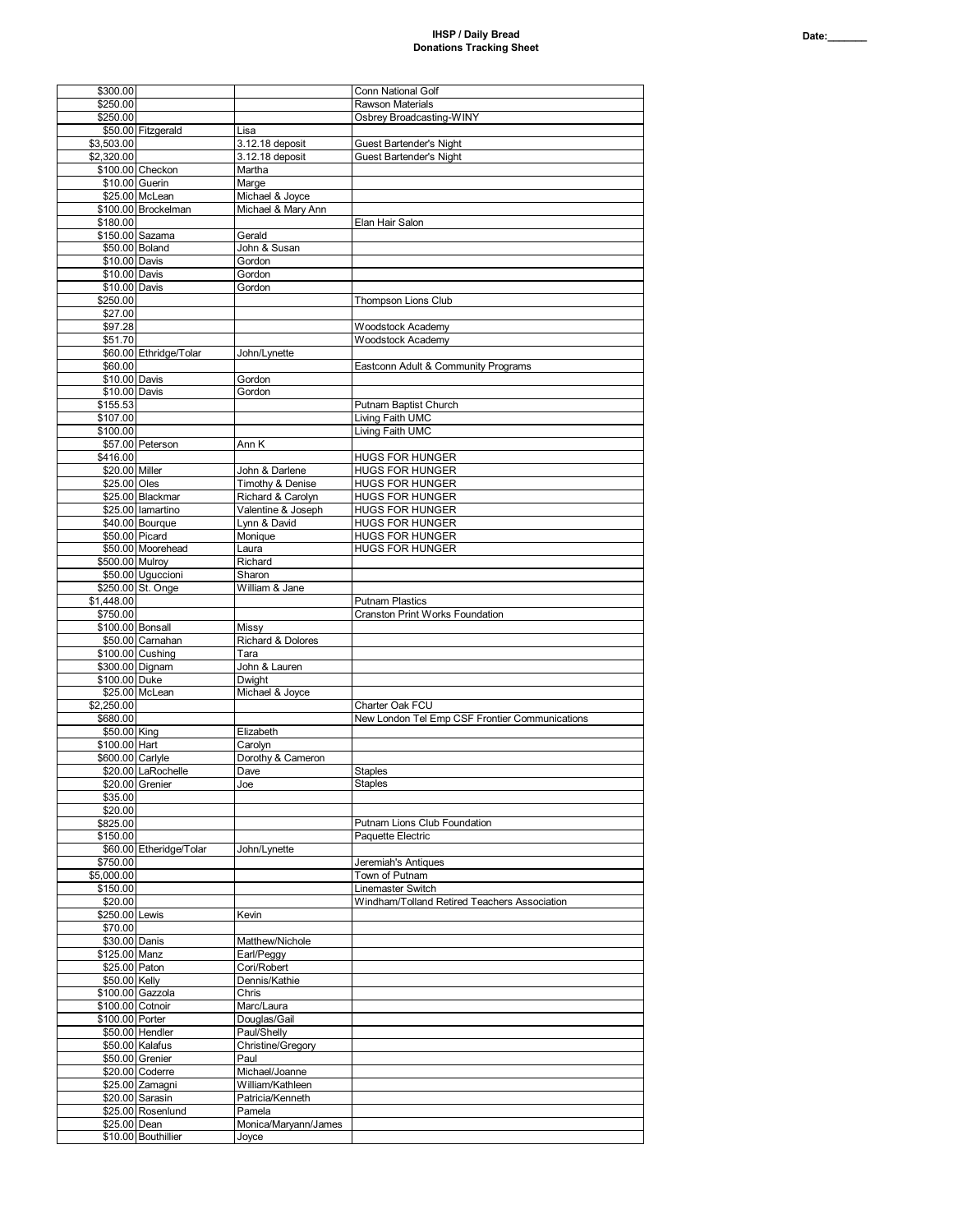| a trans<br>- - - | o |  |  |
|------------------|---|--|--|
|                  |   |  |  |

|                      | \$50.00 Bousquet           | Kay               |                                                |
|----------------------|----------------------------|-------------------|------------------------------------------------|
|                      | \$100.00 Middleton, Bishop |                   |                                                |
|                      |                            | Jane & Jack       |                                                |
| \$150.00 McGurl      |                            | Linda & Thomas    |                                                |
| \$250.00 Arnold      |                            | Ann               |                                                |
| \$25.00 Regas        |                            | Alice             |                                                |
| \$25.00 Parker       |                            | Richard/Florence  | Parker Memorial                                |
|                      |                            |                   |                                                |
| \$10.00 Hall         |                            | Patricia          |                                                |
|                      | \$35.00 Singleton          | Thomas/Evalynn    |                                                |
| \$25.00 Neal         |                            | Richard/Nancy     |                                                |
| \$25.00 Bond         |                            | Margaret          |                                                |
| \$100.00 White       |                            | Kathryn/E. John   |                                                |
|                      |                            |                   |                                                |
|                      | \$50.00 Adams, Attorney    | Stephen           |                                                |
| \$250.00 Page        |                            | Laila             |                                                |
|                      | \$50.00 Ring/Levesque      | Lawrence/Patricia |                                                |
| \$25.00 Knight       |                            | Ellen             |                                                |
| \$80.00              |                            |                   | <b>NXL Construction Services</b>               |
| \$100.00 Wajer       |                            | Lori              |                                                |
|                      |                            |                   |                                                |
| \$50.00              |                            |                   | Woodstock Academy                              |
|                      | \$25.00 Galligan           | Paula             |                                                |
|                      | \$100.00 Chalupka          | Eric              |                                                |
| \$3,015.00           |                            |                   | Community Foundation of Eastern Conn, Inc.     |
| \$1,500.00 Dickinson |                            | Jamie & Maite     |                                                |
|                      |                            |                   | <b>ANONYMOUS</b>                               |
| \$500.00 Scholl      |                            | Warren & Nancy    |                                                |
|                      | \$75.00 DeAngelo           | Anthony           | Fortress Fiduciary Co., LLC                    |
| \$1,200.00 Kosa      |                            | Bruce & Donna     |                                                |
| \$50.00 Moon         |                            | Cliff & Susan     |                                                |
| \$300.00 Shaw        |                            | Kevin & Linda     |                                                |
| \$250.00 Wajer       |                            | Lori              |                                                |
|                      |                            |                   |                                                |
|                      | \$200.00 Harrinton         | Patricia          |                                                |
| \$40.00 King         |                            | Douglas           |                                                |
|                      | \$50.00 Fontaine           | Wanda             |                                                |
|                      | \$100.00 Checkon           | Martha            |                                                |
| \$50.00 Manz         |                            | Earl & Peggy      |                                                |
|                      |                            |                   |                                                |
| \$100.00 Swan        |                            | John & Susan      |                                                |
| \$25.00 Lewis        |                            | Cheryl & Jeff     |                                                |
|                      | \$150.00 St. Sauveur       | Jerome & Karen    | DKH Physical Medicine Dept.                    |
| \$100.00 O'Brien     |                            | Jeremiah & Bonnie |                                                |
| \$100.00             |                            |                   | Gilman-Valade Funeral Home                     |
| \$100.00 Hicks       |                            |                   |                                                |
|                      |                            | Russell           |                                                |
| \$100.00 Franklin    |                            | Roger             |                                                |
| \$100.00 Duval       |                            |                   |                                                |
|                      |                            | Anne              |                                                |
|                      |                            |                   |                                                |
| \$100.00             |                            |                   | Putnam Emblem Club                             |
|                      | \$200.00 Peterson          | Andrew & Sue      |                                                |
| \$97.00              |                            |                   | Greater Putnam Interfaith Council              |
|                      | \$25.00 Rosenlund          | Pamela            |                                                |
| \$2,000.00           |                            |                   | Nutmeg Container Corp.                         |
|                      |                            |                   |                                                |
| \$25.00              |                            |                   | <b>Liberty Diversified International</b>       |
| \$100.00             |                            |                   | <b>G&amp;W Foundry Corp</b>                    |
| \$300.00             |                            |                   | Weiss & Hale Financial                         |
| \$40.00 Crème        |                            | Julie             | Board & Paint                                  |
| \$100.00 Korsu       |                            | Sharon            | Creative Images 4                              |
|                      | \$100.00 Sandford          | Christopher       |                                                |
| \$750.00             |                            |                   | Center for Bone & Joint Care                   |
|                      |                            |                   |                                                |
| \$100.00 Nash        |                            | Joe & Sue         |                                                |
| \$350.00             |                            |                   | Charter Oak FCU                                |
| \$150.00 Post        |                            | Constance         |                                                |
| \$500.00             |                            |                   | Community Health Network of CT Foundation Inc. |
|                      | \$60.00 Etheridge/Tolar    | John/Lynette      |                                                |
| \$10.00 Davis        |                            | Gordon            |                                                |
|                      |                            |                   |                                                |
| \$10.00 Davis        |                            | Gordon            |                                                |
| \$10.00 Davis        |                            | Gordon            |                                                |
|                      | \$50.00 Peterson           | Andrew & Sue      |                                                |
| \$50.00              |                            |                   | Parker Memorials & Stone                       |
| \$40.00              |                            |                   |                                                |
| \$26.00              |                            |                   |                                                |
|                      |                            |                   |                                                |
| \$1,150.00           |                            |                   | Living Faith UMC                               |
|                      | \$50.00 Bourque            | Lynn              |                                                |
|                      | \$50.00 Ring/Levesque      | Lawrence/Patricia |                                                |
|                      | \$60.00 Etheridge/Tolar    | John/Lynette      |                                                |
| \$161.29             |                            |                   | <b>Woodstock Academy</b>                       |
| \$261.80             |                            |                   | <b>TEEG Diaper Purchases</b>                   |
|                      |                            |                   |                                                |
| \$50.00              |                            |                   | Unitarian Universalist Society                 |
| \$168.00             |                            |                   | The Crossings Restaurant                       |
| \$200.00 King        |                            | Greg & Deborah    |                                                |
| \$1,643.00           |                            |                   |                                                |
| \$1,230.00           |                            |                   | Putnam Lodge of Elks No. 574                   |
|                      |                            |                   |                                                |
| \$1,000.00           |                            |                   | Putnam Lodge of Elks No. 574                   |
| \$20.00 Lusa         |                            | Peter & Virginia  |                                                |
| \$20.00 Walsh        |                            | Linda             |                                                |
|                      | \$50.00 Goodno             | Shirley           |                                                |
|                      | \$100.00 Goodno            | Dawn & Glenn      |                                                |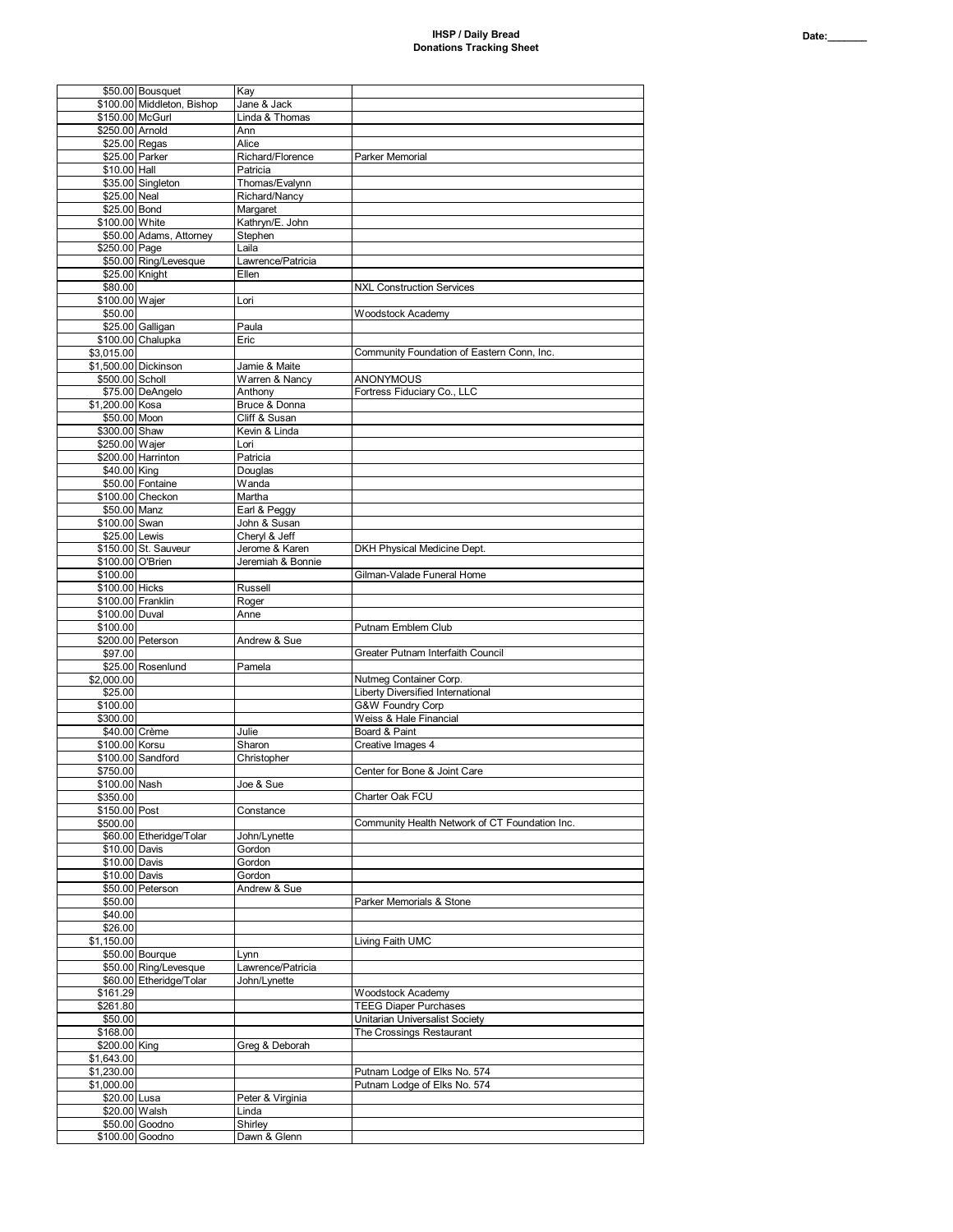|                  | \$25.00 Blackmar         | Richard & Carolyn  |                                 |
|------------------|--------------------------|--------------------|---------------------------------|
| \$50.00 Place    |                          | Richard & Marv     |                                 |
|                  | \$50.00 Pezanko          | Mary Ann & Peter   |                                 |
| \$100.00 Ackart  |                          | Regina             |                                 |
|                  | \$25.00 Zamagni          | Nancy              |                                 |
|                  | \$25.00 Stevens          | Michael & April    |                                 |
| \$123.00 Csubak  |                          | Richard            |                                 |
|                  | \$20.00 Beaulac          | Mary               |                                 |
|                  | \$50.00 McNerney         | Shawn & Paula      |                                 |
| \$25.00 Neal     |                          | Stuart & Lesley    |                                 |
|                  |                          |                    |                                 |
| \$25.00 Miller   |                          | John & Darlene     |                                 |
|                  | \$50.00 Pritchard        | Nancy & Willie     |                                 |
| \$25.00 Lucier   |                          | Linda & David      |                                 |
|                  | \$50.00 Archambault      | Marc & Marv        |                                 |
|                  | \$50.00 French           | Jeffrey & Joslyn   |                                 |
|                  |                          |                    |                                 |
| \$25.00 Pasay    |                          | George             |                                 |
| \$100.00 Mard    |                          | David              |                                 |
|                  | \$50.00 Bousquet         | Kay                |                                 |
| \$50.00          |                          |                    | <b>Chase Graphics</b>           |
| \$100.00         |                          |                    | M Provost Trucking              |
|                  |                          |                    |                                 |
| \$25.00          |                          |                    | <b>NECT Healthcare CU</b>       |
| \$1,000.00       |                          |                    | Putnam Rotary Club              |
| \$20.00 Hamel    |                          | Pamela             |                                 |
|                  | \$20.00 Russo            | Ann                |                                 |
|                  | \$5.00 Russo             | Ann                |                                 |
| \$40.00 Pillo    |                          | Jean               |                                 |
|                  | \$40.00 Senecal          | William & Rebecca  |                                 |
|                  | \$40.00 LeNeau           | Jane & Robert      |                                 |
|                  | \$40.00 lamartino        | Christian          |                                 |
|                  | \$40.00 Bartholomew      | Paul & Karen       |                                 |
|                  |                          |                    |                                 |
|                  | \$40.00 lamartino        | Valentine & Joseph |                                 |
|                  | \$60.00 Ellison          | Jane               |                                 |
| \$40.00 Cyr      |                          | Sherill            |                                 |
| \$120.00 Swayze  |                          | Judith & John      |                                 |
|                  | \$80.00 Griffiths        | June               |                                 |
| \$40.00 Alden    |                          | Melissa & Robert   |                                 |
|                  | \$80.00 Bosivert/Lacasse | Andrew/Patricia    |                                 |
| \$100.00 Smolen  |                          | Dorothy/Karen      |                                 |
|                  | \$40.00 Gerrish          | <b>S &amp; B</b>   |                                 |
|                  |                          |                    |                                 |
|                  |                          |                    |                                 |
|                  | \$40.00 Spillers         | Winifred           |                                 |
| \$180.00 Ewing   |                          | Doug               |                                 |
| \$80.00 Deery    |                          | Joseph & Kristin   |                                 |
| \$40.00 Devlin   |                          | Jo-Ellen           |                                 |
|                  | \$40.00 Moorehead        | Laura & Scott      |                                 |
|                  | \$60.00 Brooks           | Elizabeth          |                                 |
| \$120.00 Kolat   |                          | Glenn & Olga       |                                 |
|                  | \$100.00 Franklin        | Roger              |                                 |
|                  |                          |                    |                                 |
|                  | \$80.00 Warner           | Howard & Suzon     |                                 |
| \$40.00 Davis    |                          | Rachelle           |                                 |
| \$40.00          |                          |                    | <b>Osbrey Broadcasting</b>      |
|                  | \$180.00 Johnston        | Shawn & Rachael    |                                 |
| \$51.00          |                          |                    |                                 |
|                  | \$2.00 Russo             | Ann                |                                 |
|                  | \$100.00 Rifkin/Deborah  | Jonathan/Deborah   |                                 |
| \$100.00         |                          |                    | Living Faith UMC                |
|                  | \$20.00 O'Keefe          | John               |                                 |
| \$20.00          |                          |                    |                                 |
| \$10.00 Davis    |                          | Gordon             |                                 |
|                  |                          |                    |                                 |
| \$10.00 Davis    |                          | Gordon             |                                 |
|                  | \$25.00 Ferland          | Helen              |                                 |
|                  | \$100.00 Fiorentino      | Lynne              |                                 |
| \$100.00         |                          |                    | Amplisound Inc                  |
|                  |                          |                    | Putnam Lions Club               |
| \$250.00         |                          |                    |                                 |
| \$250.00         |                          |                    | Putnam Lions Club               |
| \$1,794.00       |                          |                    | <b>Ahold Financial Services</b> |
| \$775.00         |                          |                    | Stop N Shop Food Drive          |
|                  | \$25.00 Fontaine         | Ernest/Susan       |                                 |
|                  | \$20.00 Molnar           | Lisa Marie         |                                 |
| \$300.00         |                          |                    | Putnam Elks Pitch League        |
| \$193.59         |                          |                    | <b>Woodstock Academy</b>        |
| \$5.00           |                          |                    |                                 |
|                  | \$60.00 Etheridge/Tolar  | John/Lynette       |                                 |
| \$150.00 Ferland |                          | Helen              | Laptop/Printer Purchase         |
|                  |                          |                    |                                 |
|                  | \$30.00 Singleton        | Thomas/Evalynn     |                                 |
|                  | \$8.00 Davis             | Gordon             |                                 |
|                  | \$8.00 Davis             | Gordon             |                                 |
| \$16.00          |                          |                    |                                 |
| \$15.00          | \$200.00 Checkon         | Martha             | Network for Good                |